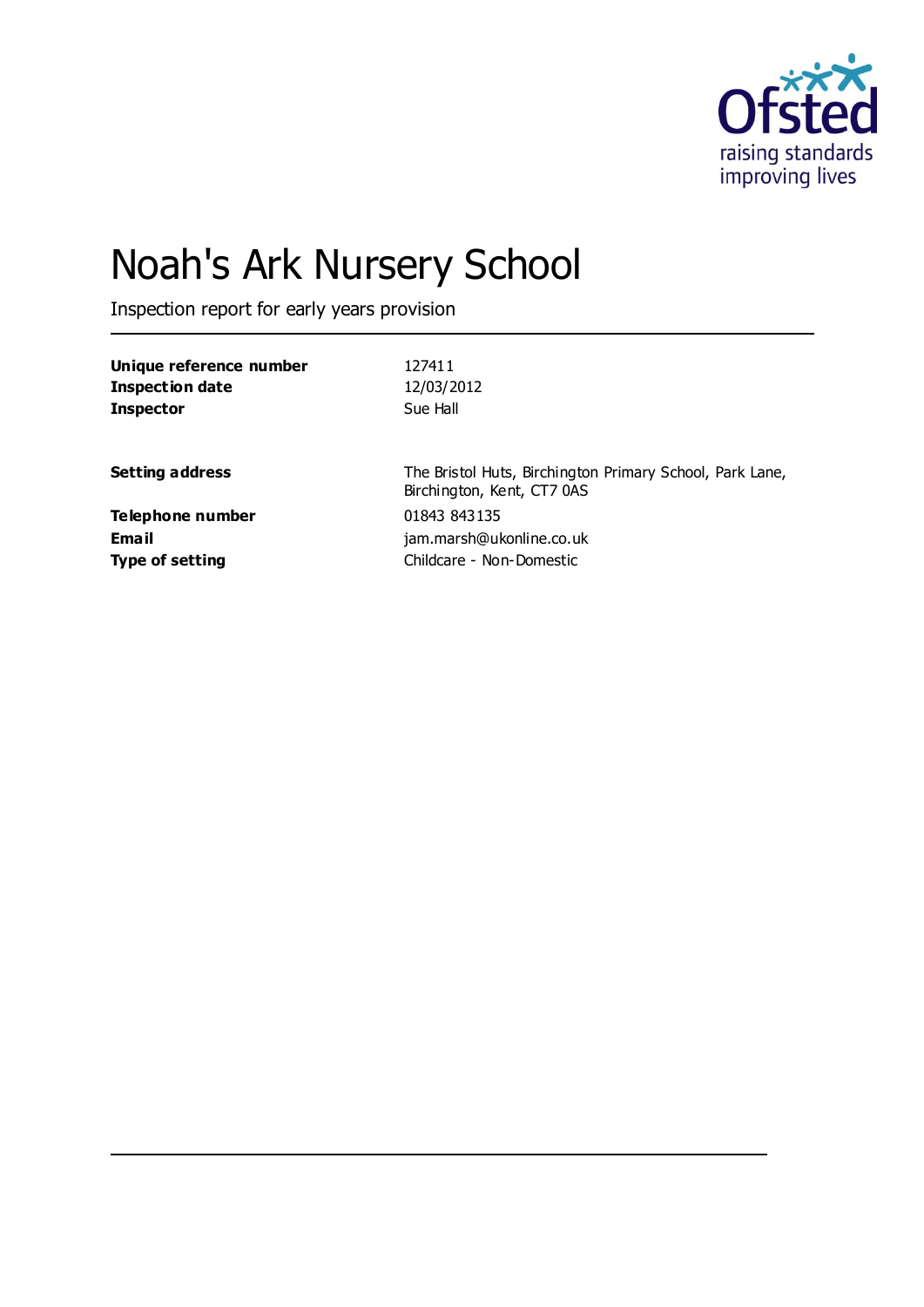The Office for Standards in Education, Children's Services and Skills (Ofsted) regulates and inspects to achieve excellence in the care of children and young people, and in education and skills for learners of all ages. It regulates and inspects childcare and children's social care, and inspects the Children and Family Court Advisory Support Service (Cafcass), schools, colleges, initial teacher training, work-based learning and skills training, adult and community learning, and education and training in prisons and other secure establishments. It assesses council children's services, and inspects services for looked after children, safeguarding and child protection.

If you would like a copy of this document in a different format, such as large print or Braille, please telephone 0300 123 1231, or email enquiries@ofsted.gov.uk.

You may copy all or parts of this document for non-commercial educational purposes, as long as you give details of the source and date of publication and do not alter the information in any way.

T: 0300 123 1231 Textphone: 0161 618 8524 E: enquiries@ofsted.gov.uk W: [www.ofsted.gov.uk](http://www.ofsted.gov.uk/)

© Crown copyright 2012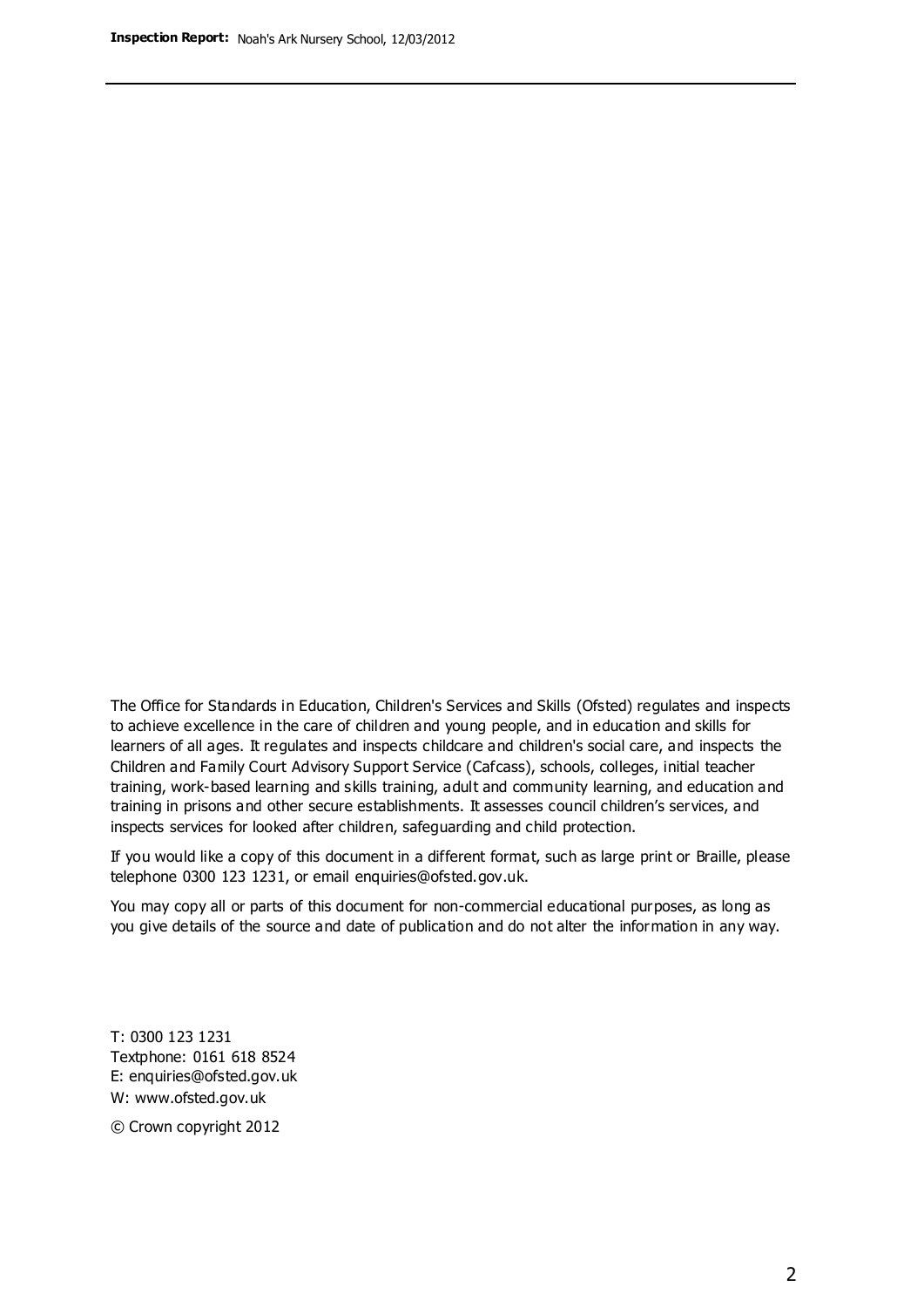### **Introduction**

This inspection was carried out by Ofsted under Sections 49 and 50 of the Childcare Act 2006 on the quality and standards of the registered early years provision. 'Early years provision' refers to provision regulated by Ofsted for children from birth to 31 August following their fifth birthday (the early years age group). The registered person must ensure that this provision complies with the statutory framework for children's learning, development and welfare, known as the *Early* Years Foundation Stage.

The provider must provide a copy of this report to all parents with children at the setting where reasonably practicable. The provider must provide a copy of the report to any other person who asks for one, but may charge a fee for this service (The Childcare (Inspection) Regulations 2008 regulations 9 and 10).

The setting also makes provision for children older than the early years age group which is registered on the voluntary and/or compulsory part(s) of the Childcare Register. This report does not include an evaluation of that provision, but a comment about compliance with the requirements of the Childcare Register is included in Annex B.

Please see our website for more information about each childcare provider. We publish inspection reports, conditions of registration and details of complaints we receive where we or the provider take action to meet the requirements of registration.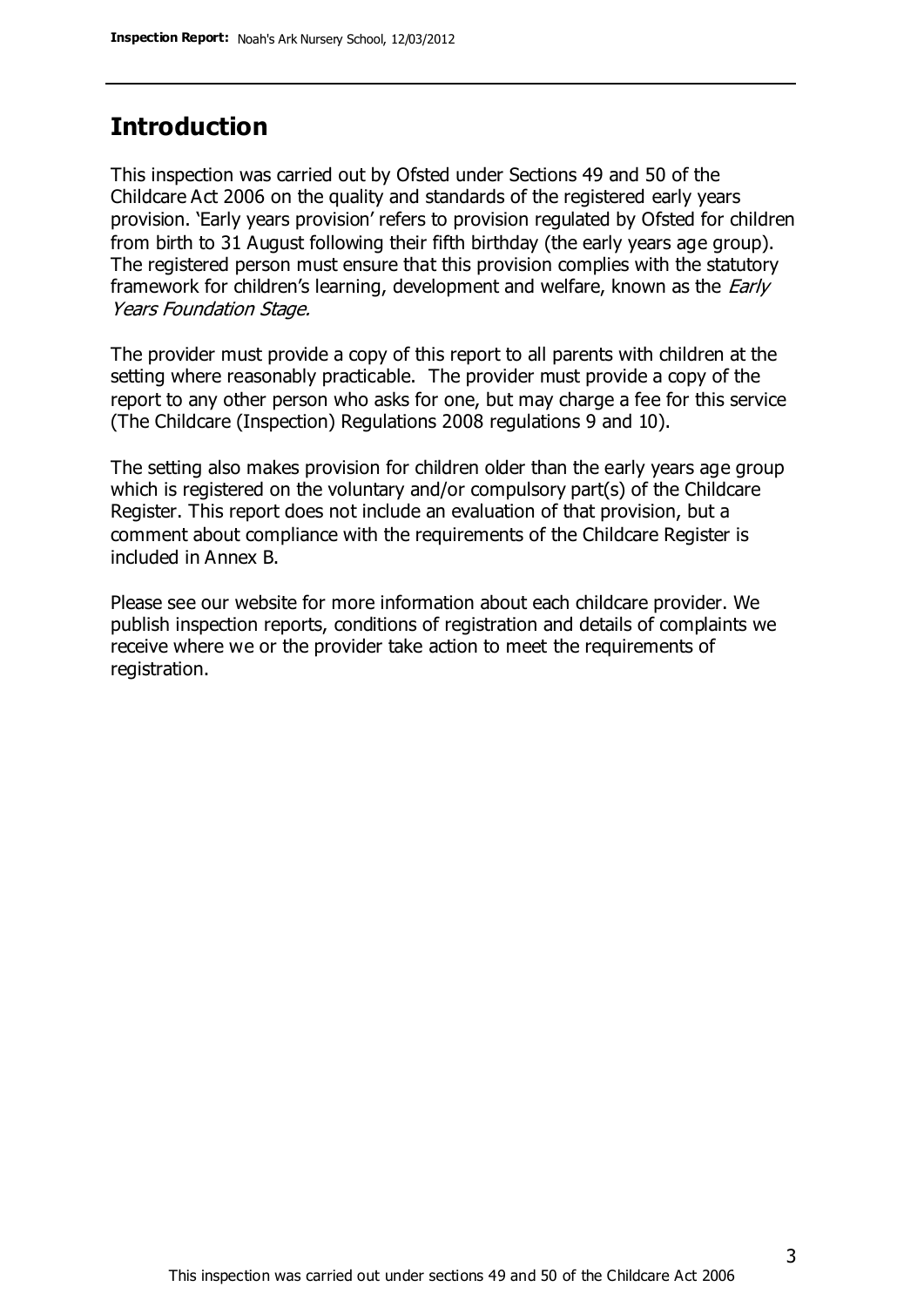# **Description of the setting**

Noah's Ark Nursery opened in 1994 and operates from a refurbished self-contained unit in the grounds of Birchington Primary School and on the same site as a Children's Centre. It is situated in Birchington, Kent. The Nursery may care for no more than 60 children under 8 years; of these, not more than 60 may be in the early years age group, and of these, not more than 3 may be under 2 years at any one time. The nursery is open each weekday from 8.15am to 3.30pm. There are before and after school sessions for children to the age of 11. Before school sessions are from 8.15am to 8.45am and the after school club operates from 3.15pm to 5.30pm term times only, with some additional holiday club weeks. All children share access to a secure enclosed outdoor play area. There are currently 73 children aged from two to under five years on roll, with an additional 16 attending the before and after school club. Children receive funding for nursery education. This provision is registered on the Early Years Register and on both the voluntary and compulsory parts of the Childcare Register. Children come from a local catchment area. The nursery supports a number of children with special educational needs and/or disabilities and children who speak English as an additional language. There are 11 staff working with the children, ten of whom hold an early years qualification to National Vocational Qualification Level 2, 3 or 4. Two staff have completed the Kent Advanced Play-Work certificate and one is completing a degree in early years studies.

### **The overall effectiveness of the early years provision**

Overall the quality of the provision is good.

This is a good nursery that provides a stimulating and welcoming environment for the children. Overall their welfare is promoted well through good procedures and they respond positively to the care and support they are given. Since the last inspection, there has been improvement, particularly in ensuring children's next steps are used in leading future planning and in reviewing behaviour management procedures. Risk assessments are not always rigorous. Children's language development is not promoted sufficiently. Self-evaluation is accurate and informs improvement planning so that generally children make good progress in all areas of their early learning and development. The staff team work well together and are led effectively therefore ensuring there is good capacity to improve further.

### **What steps need to be taken to improve provision further?**

To further improve the early years provision the registered person should:

- encourage children's language development by prompting them to discuss their ideas in greater detail and using more words in displays
- ensure that the risk assessments cover everything with which a child may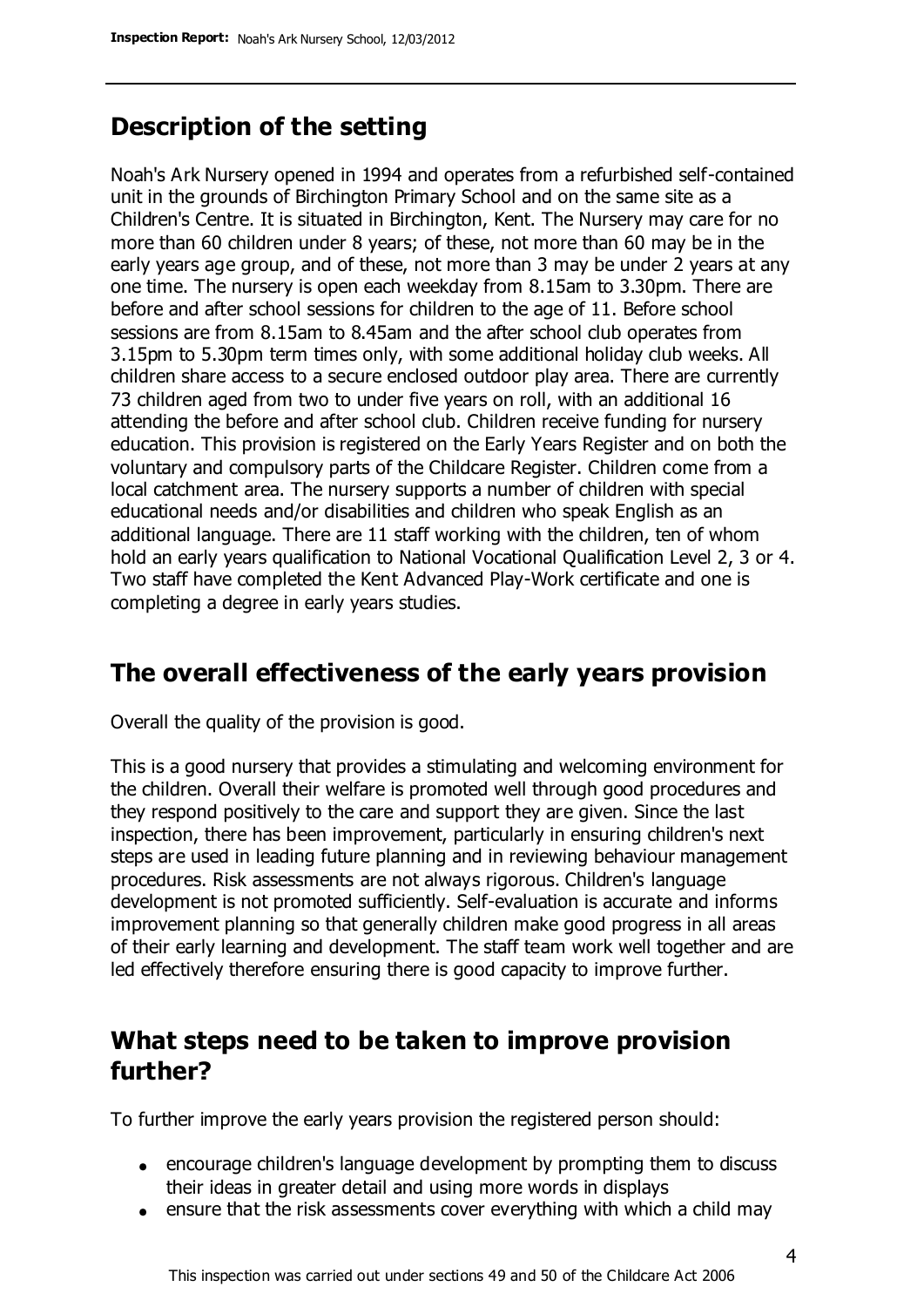come into contact, such as the storage of equipment.

# **The effectiveness of leadership and management of the early years provision**

Safeguarding procedures are good because staff have a comprehensive knowledge of how to keep children safe and of child protection issues. There are rigorous recruitment and vetting procedures so, for example, full checks are made of newly appointed staff before they start work with the children. Arrangements for entering and leaving the nursery, including the out of school provision, are carefully managed and ensure that children are kept safe on a busy site. Security is good and children are carefully supervised in the indoor and outdoor areas.

Risk assessments are carried out regularly and appropriately but are not always clear or detailed enough in identifying storage issues of materials in several areas. The nursery has a good number and range of carefully considered policies to support the welfare and education of the children. These are reviewed annually but not always dated and signed to reassure parents and carers when this has been done and by whom.

The staff team is well led, with clear lines of responsibility to ensure the smooth running of the sessions. Staff are keen to keep improving the quality of provision. They attend regular meetings and contribute to the planning and on-going selfevaluation of what works well and where improvements can be made. Adults are well-qualified and attend a very good number and range of courses, which directly benefit the children. Good-quality resources are used to support all areas of learning with materials readily accessible for the children to choose from.

Since the last inspection, considerable improvement has been made in the planning of activities and in ensuring a good balance between child-chosen and adult-led activities. This is illustrated when children are encouraged to practise writing their names; others discuss books with a member of staff whilst a group decide what they would like to add to the water tray to make it more interesting. At times, though staff miss the opportunity to extend children's speaking further through more detailed use of questions and of key words in displays, specifically to encourage an early interest in reading and writing.

The setting is committed to inclusive practice and identifies when some children need additional support. Partnerships with outside agencies ensure that should further support be required this is accessed speedily. Parents and carers of children with high level additional needs speak with warmth of how well they feel their child's needs have been catered for, ensuring that they make a happy and successful start to their education. Charts around the nursery show commitment to learning some words and actions from sign language. Children enjoy learning about festivals including the recent celebration of Chinese New Year.

Parents and carers form good relationships with their children's key persons. Of those spoken to during the inspection, all strongly appreciate the friendliness, support and openness of the staff. Their child's 'Learning Journeys' records are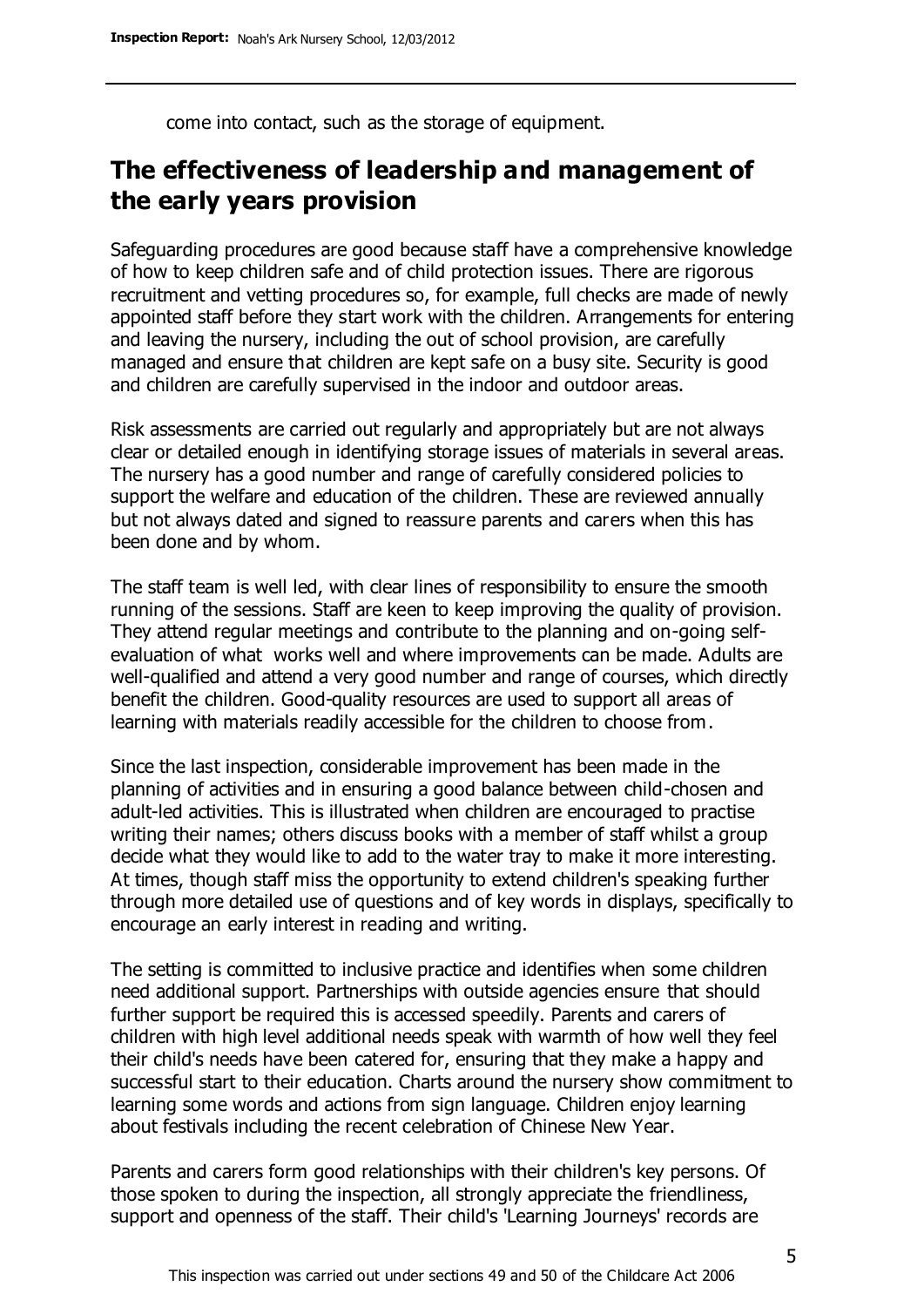very detailed, shared with their families in discussions and passed to their next school or setting to support the following stage of their education.

# **The quality and standards of the early years provision and outcomes for children**

Children are happy and generally confident young learners who look forward to attending nursery. On arrival, they go straight to their favourite activities, including the mezzanine book area and wooden train track. Staff facilitate the children's play in an effective manner and understand when to support them or introduce new ideas, such as changing what is in the water tray. Children also initiate their own activities including using the play cooking items in the home corner. Children's records and displays show wide usage of notes to record what the children do and say. This information is used well to collate the detailed 'Learning Journey' records and inform future planning. The good balance of child-chosen and adult-led activities promotes learning in all areas enabling the children to achieve well.

Children develop good physical skills when using trikes, wheeled vehicles and scooters and understand they need to stop at the zebra crossing. Staff use incidental opportunities well to talk to the youngest children about why they should wear a 'hard hat' on their building site. This emphasis on safety helps children understand how to keep themselves and others safe. Older children also know what is expected of them and demonstrate how to play safely without adult reminders.

Children enjoy healthy snacks, such as slices of pear and drinks of fresh water or milk. They like being chosen as helpers to get snacks ready for the others and wheel the snack trolley from the kitchen to the classroom carefully and with a clear sense of responsibility. They know they need to wash their hands before touching food and take care when putting spread onto their bread. A good range of visitors including the police, fire service, dentist and community warden support a focus on health and safety.

Children make a positive contribution to their own community by accessing and putting away resources and equipment. Most play well together and take turns. They have the opportunity to discuss incidents, reflect on their behaviour and take responsibility. Younger children's good behaviour and effort is recognised on a 'Reward Flowers' display. Petals are added with details when children have done 'something good' such as tidying, sharing and helping their friends. When they do something extra special a bee is then added to the picture. Effective use is made of 'persona' dolls to encourage children to discuss similarities and differences.

Children develop a good range of skills that help equip them for their future. Effective use is made of children's name cards for them to move to their coat pegs when they arrive and for early writing activities. Displays show that younger children have found out about shapes and used some of these to print 'our shapes pond' with differently numbered ducks. Children using building bricks are encouraged to count the number of bricks they add to their tower. All children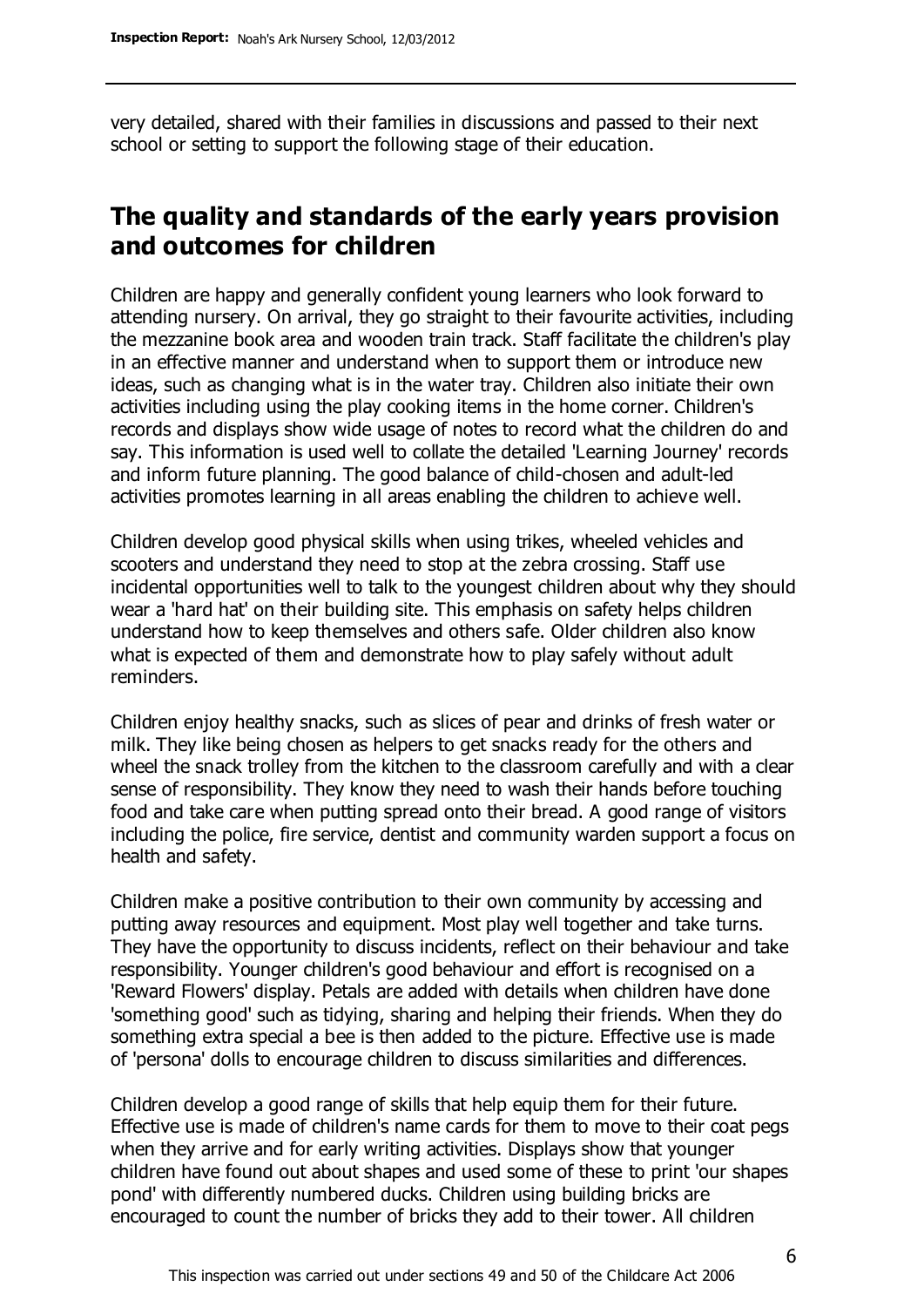have access to a computer and have opportunities to use viewers and mirrors to explore, investigate and develop their knowledge and understanding of the world.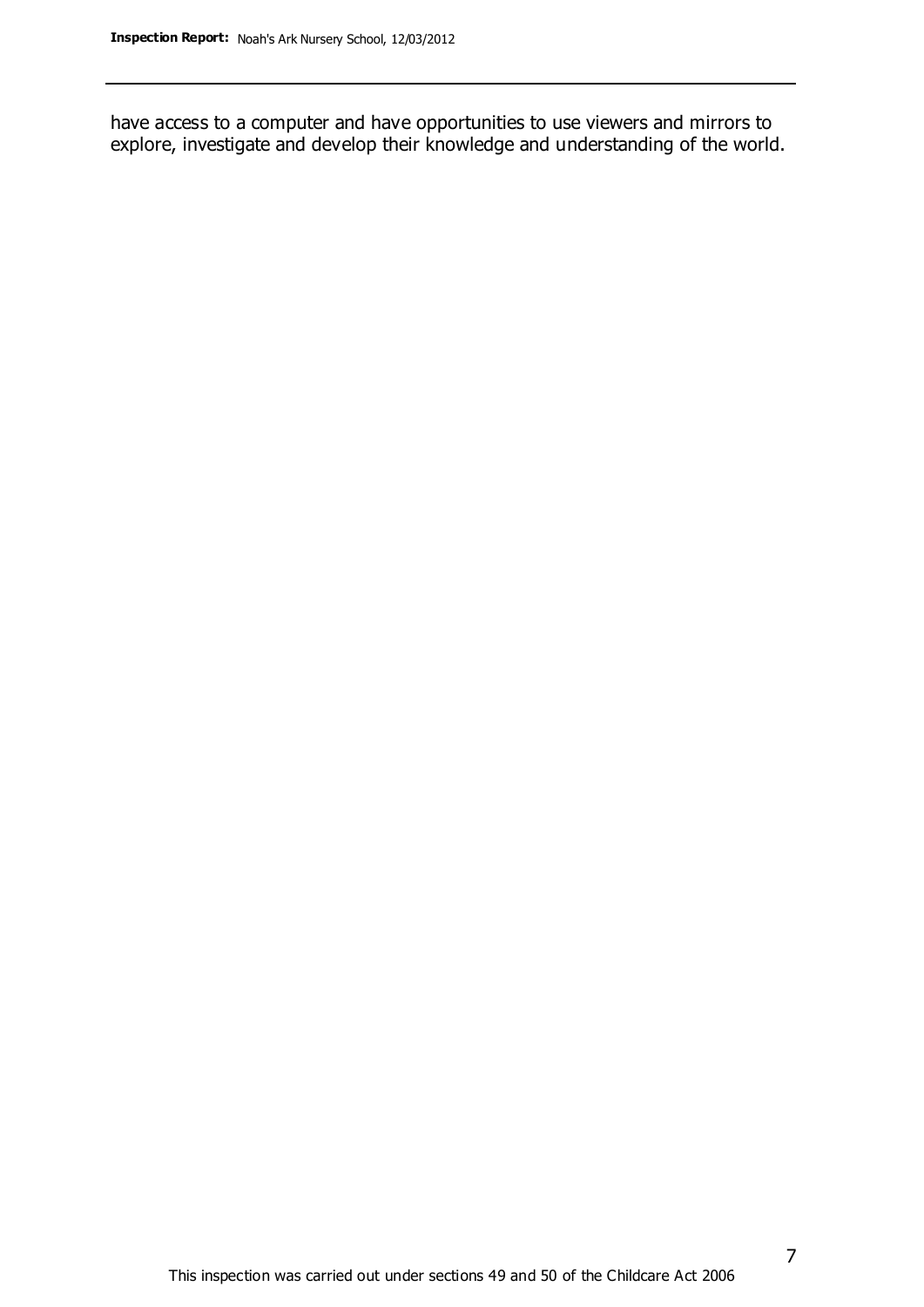# **Annex A: record of inspection judgements**

#### **The key inspection judgements and what they mean**

Grade 1 is Outstanding: this aspect of the provision is of exceptionally high quality Grade 2 is Good: this aspect of the provision is strong Grade 3 is Satisfactory: this aspect of the provision is sound Grade 4 is Inadequate: this aspect of the provision is not good enough

### **The overall effectiveness of the early years provision**

| How well does the setting meet the needs of the      |  |
|------------------------------------------------------|--|
| children in the Early Years Foundation Stage?        |  |
| The capacity of the provision to maintain continuous |  |
| improvement                                          |  |

### **The effectiveness of leadership and management of the early years provision**

| The effectiveness of leadership and management of the             |  |
|-------------------------------------------------------------------|--|
| <b>Early Years Foundation Stage</b>                               |  |
| The effectiveness of leadership and management in embedding       |  |
| ambition and driving improvement                                  |  |
| The effectiveness with which the setting deploys resources        |  |
| The effectiveness with which the setting promotes equality and    |  |
| diversity                                                         |  |
| The effectiveness of safeguarding                                 |  |
| The effectiveness of the setting's self-evaluation, including the |  |
| steps taken to promote improvement                                |  |
| The effectiveness of partnerships                                 |  |
| The effectiveness of the setting's engagement with parents and    |  |
| carers                                                            |  |

### **The quality of the provision in the Early Years Foundation Stage**

The quality of the provision in the Early Years Foundation Stage  $\vert$  2

### **Outcomes for children in the Early Years Foundation Stage**

| <b>Outcomes for children in the Early Years Foundation</b>    |  |
|---------------------------------------------------------------|--|
| <b>Stage</b>                                                  |  |
| The extent to which children achieve and enjoy their learning |  |
| The extent to which children feel safe                        |  |
| The extent to which children adopt healthy lifestyles         |  |
| The extent to which children make a positive contribution     |  |
| The extent to which children develop skills for the future    |  |

Any complaints about the inspection or report should be made following the procedures set out in the guidance available from Ofsted's website: www.ofsted.gov.uk